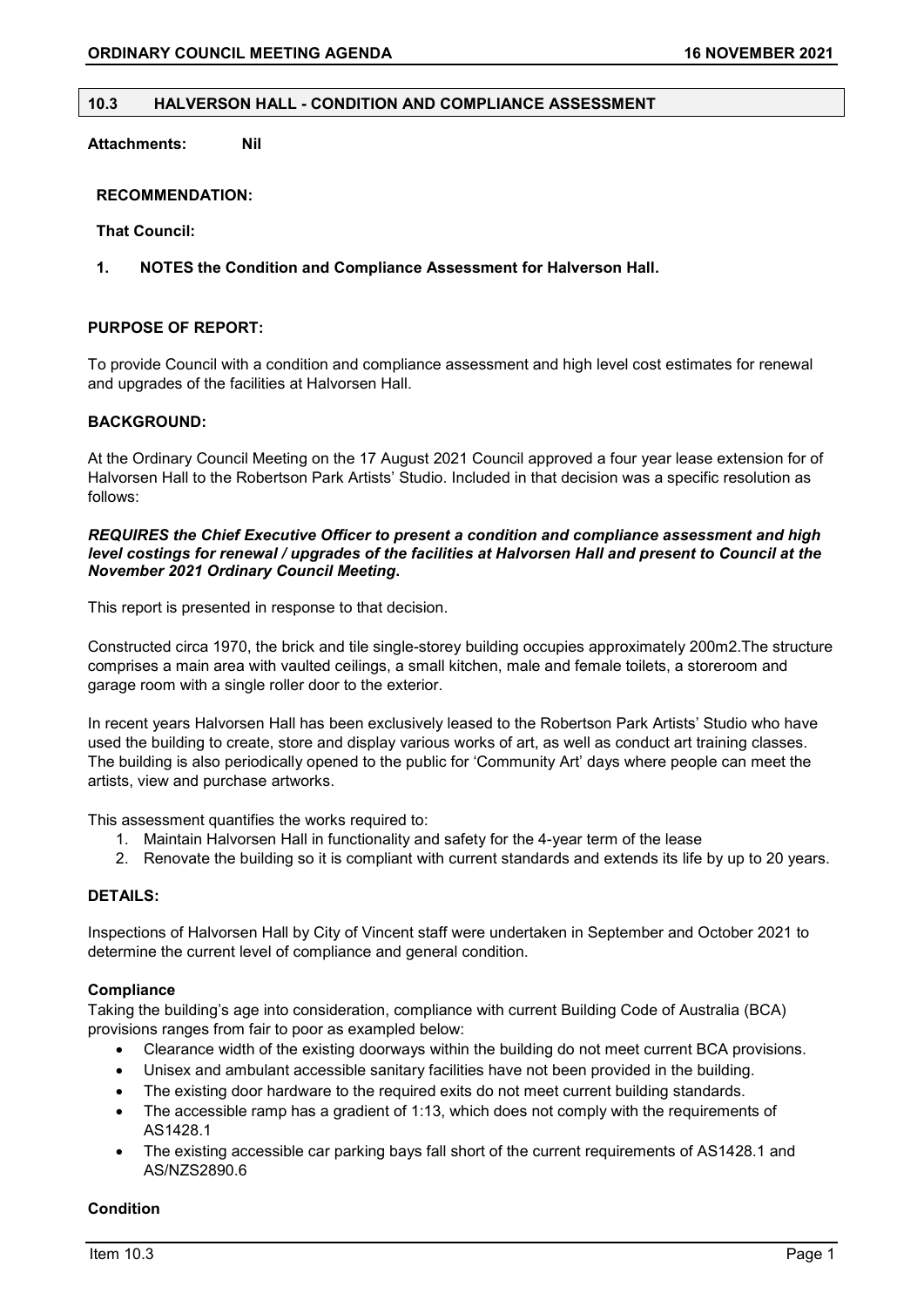The exterior of the building was found to be structurally sound with majority of external components rated in good to fair condition. Internally the building was found to be in a fair to poor condition. Examples of the poor condition are:

- Rotting window and door sills
- Roof ridge capping cracked and deteriorated
- Heating system not working
- Inefficient ceiling lighting
- Painting requires renewing

Works to make the building functional and serviceable (not BCA compliant) until the end of the current 4-year Lease term:

| $\sim$         | Replacement of ceiling lighting -                    | \$2,000 |
|----------------|------------------------------------------------------|---------|
| $\sim$         | Installation of drop-down power points -             | \$2,000 |
| $\overline{a}$ | Replacement of wall heaters -                        | \$3,500 |
| $\overline{a}$ | Replacement/repair of front entry frames and sills - | \$2,000 |
|                | Repointing roof capping and replacing broken tiles - | \$5,000 |
|                | Painting $-$                                         | \$2,500 |
|                | Contingency $-$                                      | \$2,000 |

#### Estimated Total = \$19,000

Works to bring the building into compliance in conjunction with current standards and extend the building's functional life by up to 20 years:

| $\sim$ | Redesign of internal floor plan and service reticulation - | \$10,000 |
|--------|------------------------------------------------------------|----------|
| $\sim$ | New switchboard, electrical reticulation and fixtures -    | \$15,000 |
| $\sim$ | Removal of existing toilets and kitchen -                  | \$20,000 |
|        | New, disabled compliant toilets and kitchen -              | \$60,000 |
|        | New access doors and hardware throughout -                 | \$20,000 |
| $\sim$ | New disabled access ramp and railing -                     | \$20,000 |
| $\sim$ | Introduction of dedicated storage area -                   | \$20,000 |
|        | Painting -                                                 | \$10,000 |
|        | Contingency -                                              | \$20,000 |

Estimated Total = \$195,000

#### **CONSULTATION/ADVERTISING:**

The Lessee has been involved with development of the condition and compliance assessment. Proposed works are in line with the Lessees intentions.

No notices or proposed works have been advertised publicly.

#### **LEGAL/POLICY:**

The building is required to be maintained to the standards in force at the time of construction. With certain exceptions, there is no requirement for buildings to be continually upgraded to achieve compliance with current BCA standards.

Upgrades are undertaken to areas that are non-compliant with current standards, then the upgrades must be compliant.

An example, in the instance of Halvorsen Hall, upgrades to the bathrooms will require compliance with accessibility standards like wheelchair access, accessible car parking,

## **RISK MANAGEMENT IMPLICATIONS**

Low: It is low risk for Council to receive this report